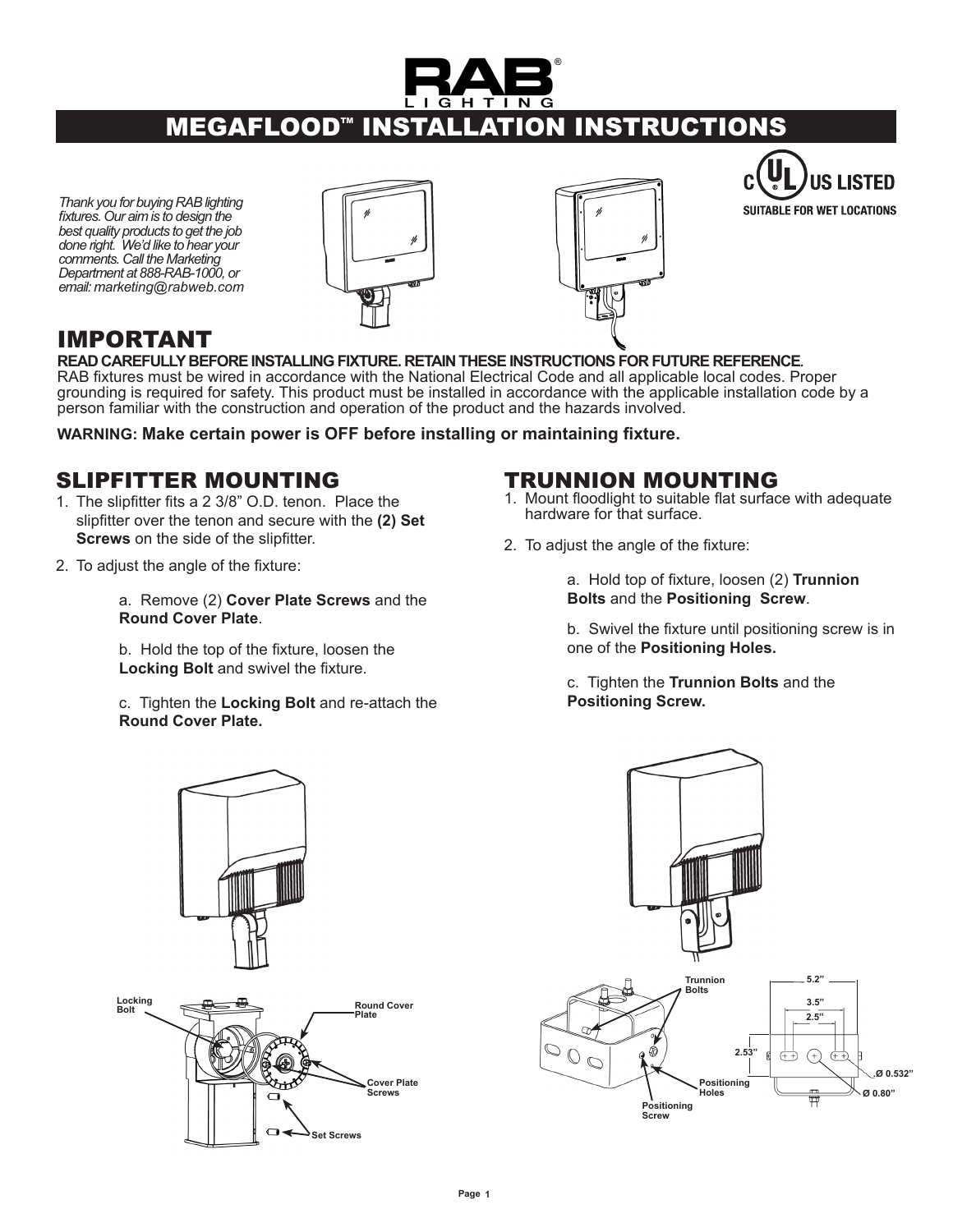

# **MEGAFLOOD<sup>™</sup> INSTALLATION INSTRUCTIONS**

### Reflector Adjustment

- 1. Loosen (4) door screws, open door.
- 2. Push each side of the reflector at point shown below. The Reflector will lock in position.
- For even distribution, each side of the reflector 3. **Hinge**  should be adjusted to the same position.
- 4. Reflectors are factory set at the widest beam, Position #1.
- 5. To move reflector back in, gently lift up the reflector piece with a flat screwdriver. Bend reflector back and place behind the 1st position stop. **3 Position Stops**







Adjustable Reflector: Patent Pending

#### Guard Installation

- 1. Mount GDMEGW Guard with  $(4)$  #10-24 x 3/8" screws as shown below.
- 2. Screws are provided with the Guard.



# Hood Installation

- **Narrow Beam \_/ heseer Account 4" Hood MEGH4 or the 9" Hood MEGH9** with (4) #10-24 x 3/8" screws as shown below.
	- 2. Screws are provided with the Hood.



## Guard & Hood Installation

The wire guard and the 4" Hood MEGH4 or the 9" Hood MEGH9 can be mounted to the same fixture with (4) #10-24 x 3/8" screws as shown below.



# CLEANING & MAINTENANCE

**CAUTION: Be sure fixture temperature is cool enough to touch. Do not clean or maintain while fixture is energized.**

- Clean glass lens with non-abrasive glass cleaning 1. solution.
- 2. As lamps age, light output diminishes. Mass relamping at regular intervals ensures full light output at the highest efficiency.